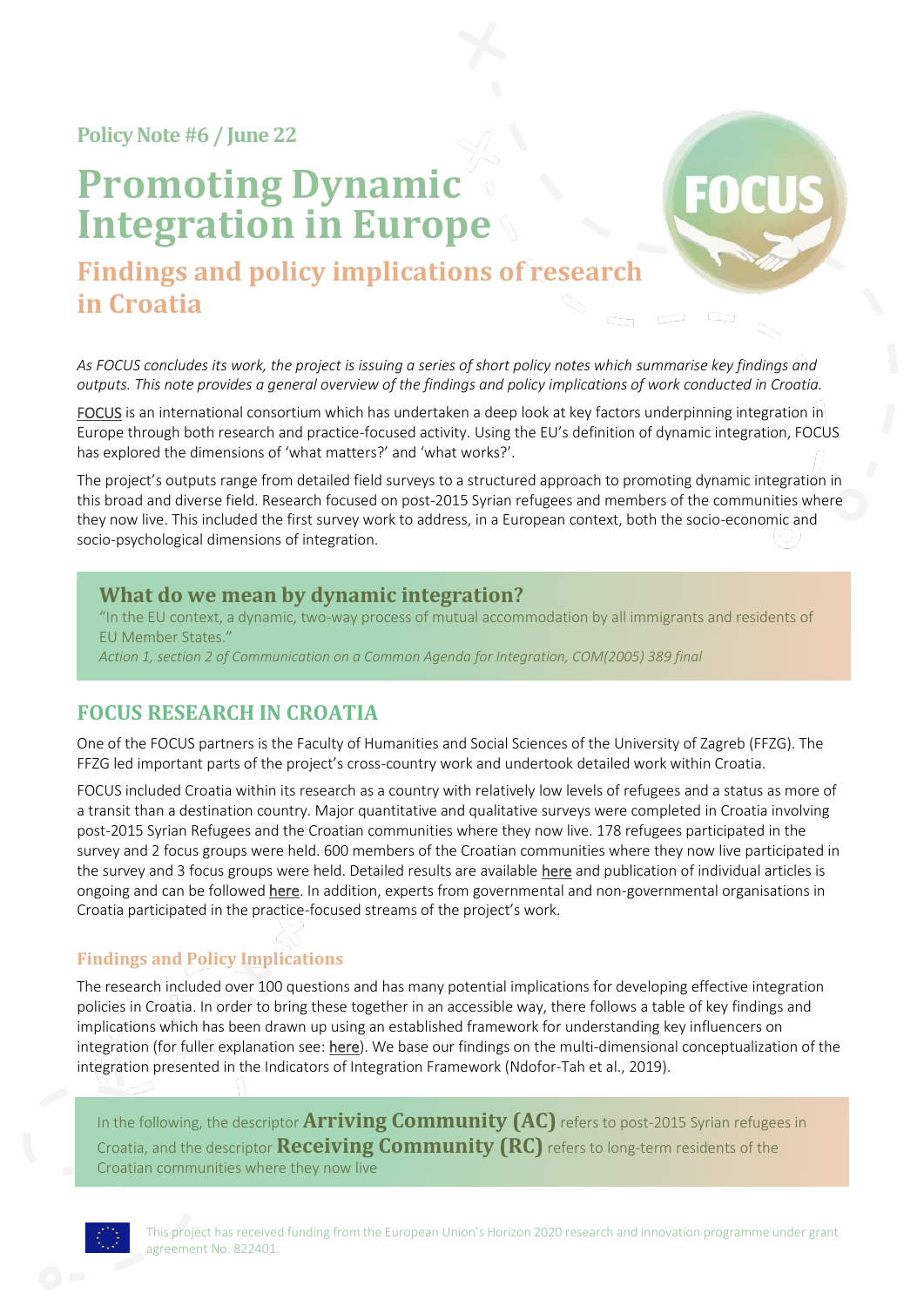

## **Markers and means (work, housing, education, health and social care, leisure)**

| Indicators of<br>integration | <b>Findings</b>                                                                                      | Lessons and policy implications                                                                |
|------------------------------|------------------------------------------------------------------------------------------------------|------------------------------------------------------------------------------------------------|
| Overall                      | The AC identified economic autonomy as the<br>basis for feeling integrated. The RC showed            | Economic autonomy is the first step in<br>integration for refugees and should be               |
|                              | appreciation of AC members who showed efforts                                                        | supported from the initial period after                                                        |
|                              | to get into work as fast as possible.                                                                | receiving asylum status.                                                                       |
| Work                         | Slightly more than half of the AC was employed                                                       | Allow effective recognition of qualifications as a                                             |
|                              | at the time of data collection. Most of them                                                         | precondition for further training to access                                                    |
|                              | work full-time and at middle-skilled jobs                                                            | better jobs and to avoid a situation where the                                                 |
|                              | corresponding to their level of education.                                                           | AC fills only low paid jobs.                                                                   |
|                              | However, a third of the AC are working in                                                            |                                                                                                |
|                              | positions that are below their level of education.                                                   |                                                                                                |
| Work                         | There are more male AC members who are                                                               | Strengthen AC female position on the job                                                       |
|                              | employed and work full time compared to                                                              | market by extending support in childcare, and                                                  |
|                              | female AC members. Although most female and                                                          | facilitate finding jobs that match their                                                       |
|                              | male AC members work middle-skilled jobs, a                                                          | educational skill level.                                                                       |
|                              | portion of males is employed at a high-skilled                                                       | Empower refugees to engage in the labour                                                       |
|                              | position. No female AC member is employed in a<br>high-skilled position or on a position above their | market by offering vocational counselling, with<br>interpretation if needed,                   |
|                              | level of education.                                                                                  |                                                                                                |
| Work                         | RC members generally believe that most of the                                                        | Provide correct information to the RC on the                                                   |
| Housing                      | AC members are in a marginal or irregular type                                                       | socio-economic status of the arriving                                                          |
| Social care                  | of employment. But most of the AC members in                                                         | community members, thus tackling their                                                         |
|                              | Croatia are in fact employed full time. There are                                                    | incorrect perceptions.                                                                         |
|                              | fewer AC members receiving welfare assistance                                                        |                                                                                                |
|                              | than the Croatian RC believes. More AC                                                               |                                                                                                |
|                              | members live in overcrowded accommodation                                                            |                                                                                                |
|                              | than the Croatian RC estimates. This shows an                                                        |                                                                                                |
|                              | incompatibility between the beliefs of the RC of                                                     |                                                                                                |
|                              | the AC's socioeconomic status and the AC's                                                           |                                                                                                |
|                              | actual socioeconomic situation.                                                                      |                                                                                                |
| Education                    | Schools were seen as an important ground for                                                         | Develop programmes of intergroup contact and                                                   |
|                              | fostering acceptance.                                                                                | intercultural exchange for schools. Support                                                    |
|                              |                                                                                                      | scientific projects studying the dynamic of                                                    |
|                              |                                                                                                      | integration of children of refugees in schools.                                                |
| Leisure                      | Food was seen as a connecting factor for the AC                                                      | Organize public festivals offering traditional                                                 |
|                              | and the RC.                                                                                          | food and music, with support from institutions                                                 |
|                              |                                                                                                      | and NGOs. Foster communication and informal                                                    |
|                              |                                                                                                      | positive contact between RC and AC.                                                            |
| Overall                      | Some RC members demanded that financial                                                              | In order to ensure accurate understanding of                                                   |
|                              | security is guaranteed to them first before                                                          | resources supporting integration, provide                                                      |
|                              | offering financial support to AC members and<br>stated that the socio-economic support               | transparent and up-to-date information to the<br>general public on the allocation of resources |
|                              | programmes should first be created and                                                               | supporting integration, and the economic                                                       |
|                              | implemented on Croats, and then on refugees.                                                         | contribution of refugees.                                                                      |
|                              |                                                                                                      |                                                                                                |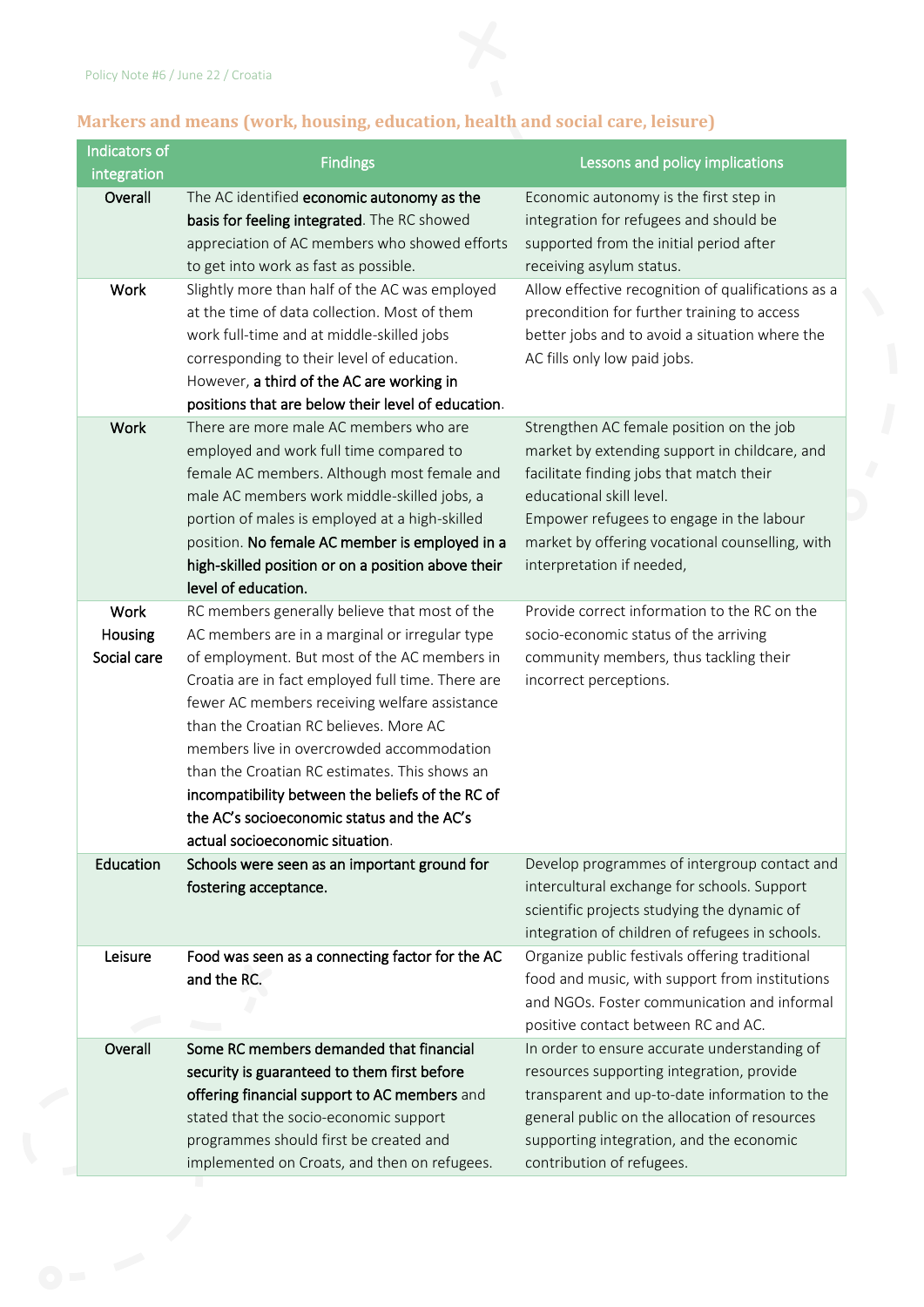$\overline{a}$ 

## **Social connections (bonds, bridges, links)**

| Indicators of<br>integration | <b>Findings</b>                                                                                                                                                                                                                                                                                                                                                                                                                                     | <b>Lessons and policy implications</b>                                                                                                                                                                                    |
|------------------------------|-----------------------------------------------------------------------------------------------------------------------------------------------------------------------------------------------------------------------------------------------------------------------------------------------------------------------------------------------------------------------------------------------------------------------------------------------------|---------------------------------------------------------------------------------------------------------------------------------------------------------------------------------------------------------------------------|
| <b>Bridges</b>               | The RC's attitudes towards the AC are neutral<br>and accepts that the AC does not pose a high<br>socio-economic or societal threat. They are<br>neither supportive nor against AC's rights and<br>are unsure whether they would offer assistance<br>to the members of the AC. RC does not have a<br>lot of contact with the AC, but when they do,<br>that contact is usually positive. The overall<br>approach of the RC towards the AC is neutral. | Pay special attention within public campaigns<br>to the issue of just distribution of resources<br>send the message that exercising the AC rights<br>does not threaten the rights of the RC                               |
| <b>Bridges</b>               | Both the AC and the RC emphasized their<br>common experience of war and refuge as a<br>potential for empathy and understanding<br>between the communities.                                                                                                                                                                                                                                                                                          | Use public communications to promote<br>empathy and solidarity with people in distress,<br>and clearly articulate various ways in which the<br>AC can contribute to their new communities.                                |
| Links                        | The AC reported being discriminated against by<br>landlords, service representatives and health<br>care professionals who did not know the rights<br>of refugees to health insurance, and denied<br>them services.                                                                                                                                                                                                                                  | Provide training and information on<br>discrimination for all system stakeholders.<br>Track patients in relevant databases. Provide<br>interpreters in the health-care system, and<br>cultural mediators where necessary. |

# **Facilitators (language and communication, culture, digital skills, safety, stability)**

| Indicators of<br>integration | <b>Findings</b>                                                                                                                                                                                                                                                                                                                                                                                              | Lessons and policy implications                                                                                                                                                                                                                         |
|------------------------------|--------------------------------------------------------------------------------------------------------------------------------------------------------------------------------------------------------------------------------------------------------------------------------------------------------------------------------------------------------------------------------------------------------------|---------------------------------------------------------------------------------------------------------------------------------------------------------------------------------------------------------------------------------------------------------|
| Language                     | Half of the AC members have attended Croatian<br>language and culture integration courses. They<br>have assessed their proficiency in Croatian to be<br>average. Female and male AC respondents are<br>equally fluent in the Croatian language. While<br>refugees who intend staying in Croatia have a<br>high commitment to learning Croatian, provision<br>of language courses is less generous in Croatia | Make the learning of Croatian language and<br>culture more available. Allow for preparatory<br>lessons in the Croatian language to be held in<br>schools for children and provide additional<br>lessons, suitable to the individual needs of the<br>AC. |
|                              | than in other countries.                                                                                                                                                                                                                                                                                                                                                                                     |                                                                                                                                                                                                                                                         |
| Language                     | Age is negatively related to Croatian and English<br>language proficiency, such that older AC<br>members are experiencing more difficulty in<br>learning and using these languages.                                                                                                                                                                                                                          | Where possible, combine language courses<br>with on-the-job training.                                                                                                                                                                                   |
| Culture                      | The AC perceived similarity between Croatian<br>and Syrian lifestyles, which they saw as a factor<br>facilitating integration. The RC, in contrast,<br>emphasized differences between the cultures.                                                                                                                                                                                                          | Articulate how greater diversity will not<br>jeopardize Croatian culture. Experts should be<br>engaged on this issue, and managing<br>differences should not be left to chance or<br>ignored.                                                           |